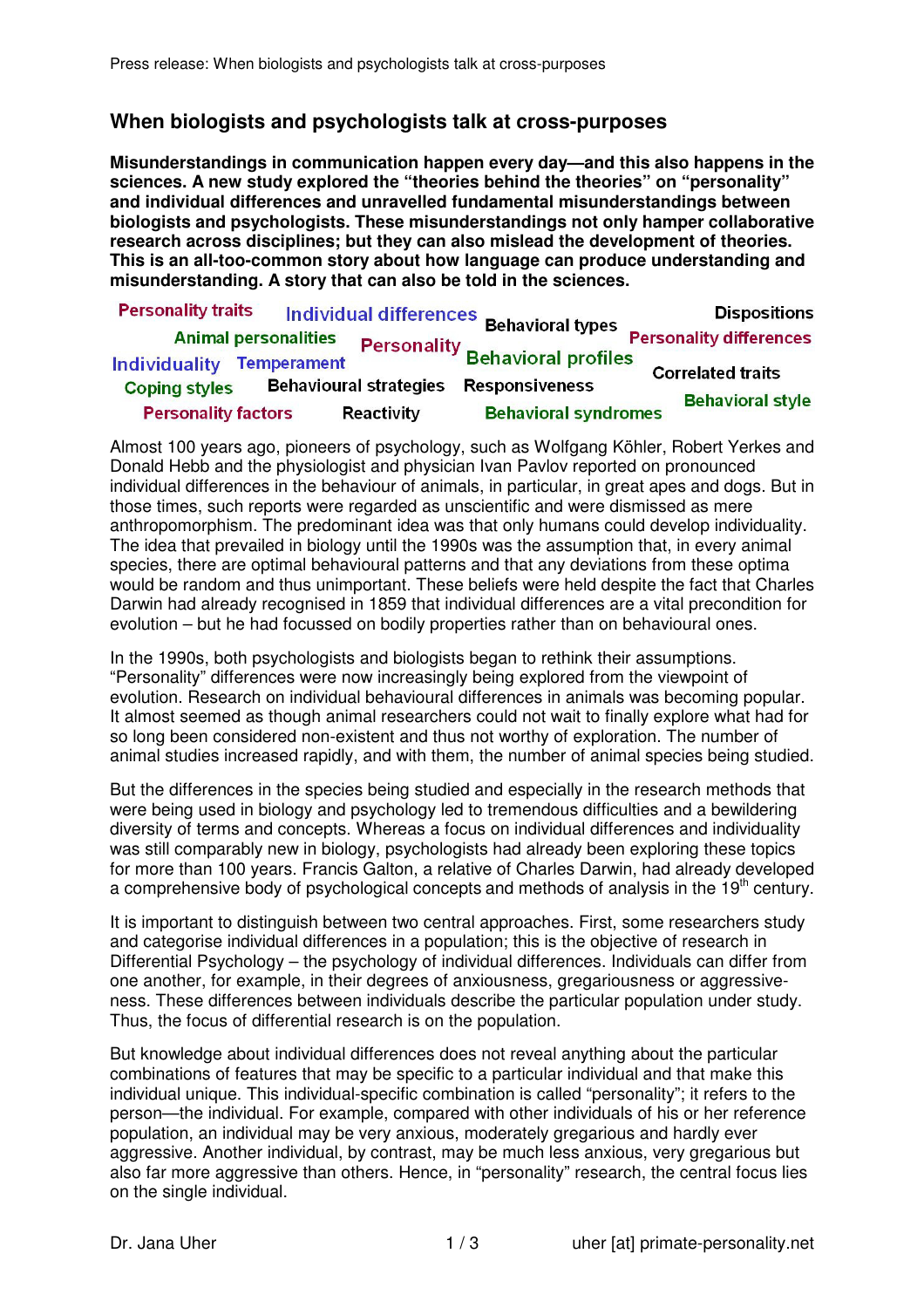In everyday language, the term "personality" is used almost exclusively with regard to single individuals. A comparison of individuals with one another is commonly referred to as a consideration of "personality" differences. But in research, a different use of language was established additionally. This most likely happened because the correct labelling of the two central areas of research resulted in rather cumbersome terms. In the German-language area, for example, the entire field today is called Differential and "Personality" Psychology. In the English-language area, by contrast, "Personality" Psychology mostly refers to both research on individual differences in populations and research on single individuals.

All this could be considered an expression of scientific pedantry. But psychologists' imprecise and linguistically simplified use of terms caused tremendous misunderstandings when biologists began to explore individual differences and "personality" in animals in the 1990s. In a new study, Jana Uher therefore explored the "theory behind the theories"—referred to as meta-theory in science—and located exactly where misunderstandings have occurred between researchers from different disciplines and what has caused them.

In the last two decades, animal researchers have primarily focused on individual differences that occur in particular populations of animals. Bodily features, such as fur colour or body size, change rather slowly; therefore, individual differences can be directly recognised. But behaviour changes from moment to moment. These strong fluctuations make it almost impossible to recognise individual differences directly. Jana Uher showed that a behavioural pattern can be specific to an individual only if it differs from those of other individuals and only if these differences occur repeatedly in similar ways rather than just once. Thus, individual differences in behaviour must be relatively stable for at least for some period of time.

Animal owners are very familiar with this. A single observation does not say much about how an individual typically behaves—the individual might be scared right now or tired, hungry or ill. When choosing a new pet, it is therefore advisable to observe one's potential new housemate on different occasions and to ask the breeder or previous owner about its habitual behaviour. Here, also, the following is very obvious: The fact that there are individual differences in the behaviours of dogs, cats, horses and other individuals towards humans and conspecifics does not say anything about what particular kind of individual we have right in front of us. Rather, it is the combination of typical behavioural tendencies that an individual shows in comparison with other individuals—his or her "personality".

The problem is that pronounced fluctuations in the behaviour of individuals always lead to individual differences in behavioural data that thus emerge by pure chance. Whether there are in fact "personality" differences can be explored only by repeatedly studying the same individuals: The individual differences must occur in similar ways again after some time.

Now, here is a tricky point: How stable must individual differences be in order to be interpreted as "personality" differences? Ultimately, individuals also change over the course of their lives and as they develop their "personality". In psychology, differentiating "personality" differences from mere random variation requires evidence for strong stabilities across some number of weeks or months. By contrast, many animal studies have reported about only weak or moderate stabilities even across only short periods of time but they have interpreted these findings as evidence of animal "personalities". However, most animal studies explore only individual differences. Stable yet individually distinct combinations of behavioural patterns, to which the concept of "personality" actually refers, have hardly ever been studied in animals.

"It is curious that in the past, individual differences were dismissed as mere random variation in animal research. Today, animal researchers interpret random variation as evolutionarily meaningful", says Jana Uher. She warns against premature conclusions. "Such dramatic changes in the interpretation of research results are always in need of explanation. They show that it is always the particular viewpoint of the researchers that determines which particular phenomena are considered worthy of an explanation and which ones are not."